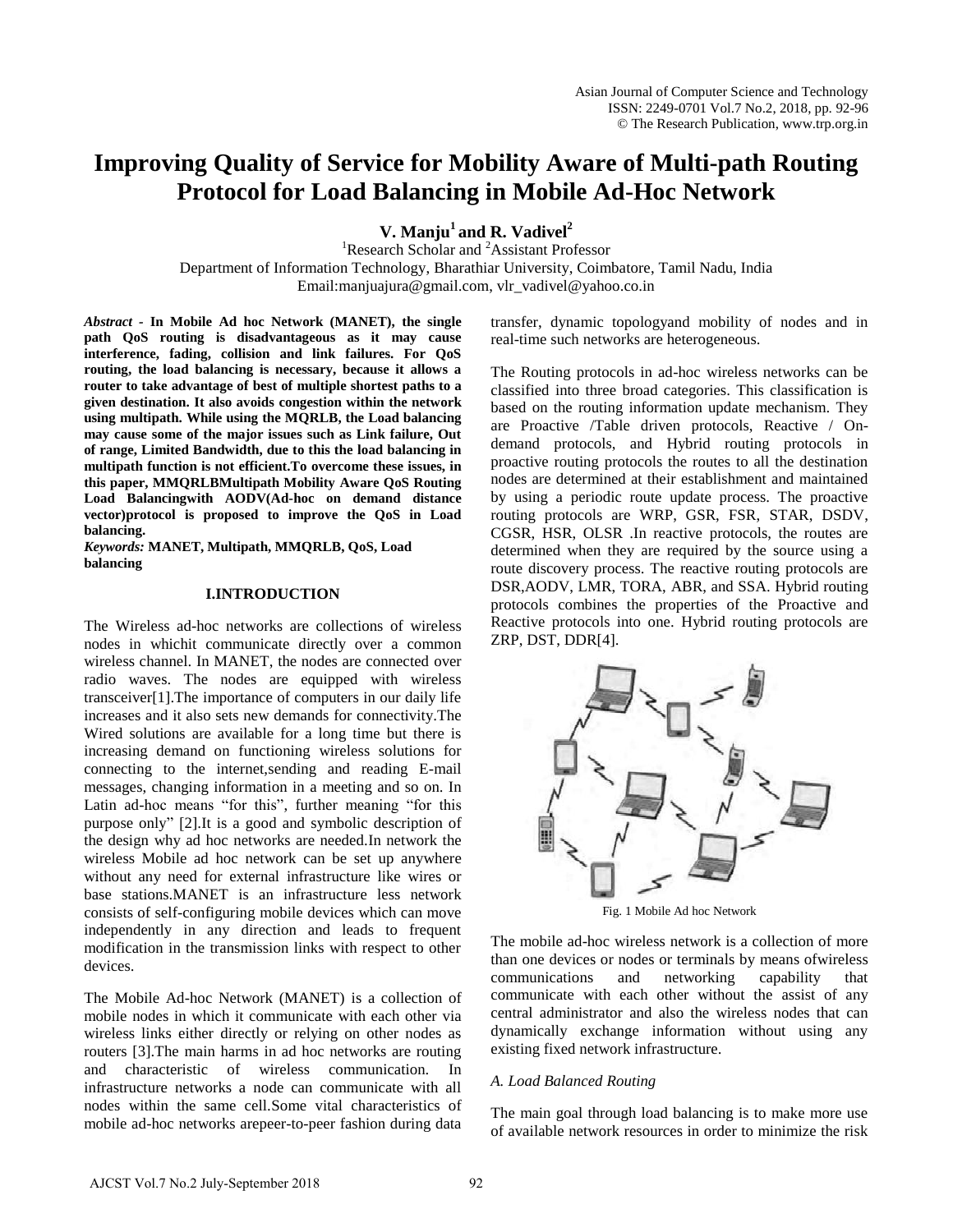of traffic congestion [5]. Load balancing is a technique in which the existing multi paths will forward the packets from mobile nodes which have enough capacity is called Load balancing [6]. The overall network throughput can be increased and a better QoS can be provided for the network due to load balancinghelps to reduce the congestion during packet transmission [7].

# *B. Multi-path Routing*

The Multipath Routing is the handful of traffic from a source node to a destination node over multiple paths through the network [8].The Multi-path routing allows transferring nodes in to multiple paths between a single source and single destination node during a single route discovery. The mainprincipal issuesin MANET such as scalability, security, network lifetime, etc. can be handled by the multi-path routing protocols [9]. The Multipath routing protocols are better than unipath protocols, because if there is a link breakage there could be another path to transmit the packets. Probability of link breakage is more because of the dynamic topology of nodes in MANET[10]. Therefore it is very difficult to maintain QoS.



*C.Ad-hoc on demand Distance Vector* 

AODV stands for Ad-hoc On demand Distance Vector. AODV is an On Demand Routing Protocol [11]. Since it is a reactive protocol the routes are determined only when it is needed.Whenever an AODV nodeor router receives a request to send a communication, it checks it's Routing Table for route existence.Each Routing Table entry consists ofNext Hop Address, Hop Count Destination Address [12]. The AODVnodesusetwo typesof messages to communicate among each other they are Routediscovery, RouteMaintenance. The Route Request (RREQ) and the Route Reply (RREP) messages are used for route discovery. Route Error (RERR) messages and HELLO messages are used for route maintenance [13].

# **II. LITERATURE REVIEW**

Mobile Ad-Hoc Network (MANET) has become more popular in recent years because of its features like mobility and deployed nature of the networks in MANET. In mobile ad hoc network, it finds the shortest path to transmit the packet from source to destination using Multipath [14]. Since load balancing has some of the major issues like link failure, out of range during transmission from source to destination.

S.Venkatasubramanianan and Dr.N.P.Goplan [5],the QoS based ROBUST Multi-path Routing (QRMR)protocol for mobile ad hoc networks wasdeveloped.The mobilead-hoc networks to allot weights to, depending on the metrics link quality, individuallinkschannel quality and end-to-end delay. The individual link weights are mutual into a routing metric to validate the load balancing and interference between links using the same channel.

Dr. B.S Pradeep[8], The Ad Hoc On-Demand Distance Vector AODV) routing protocol is one of the well-known and efficient on-demand MANET protocols. AODV protocol does not support Quality of Service (QoS) and also has no load balancing mechanism. Now a days,variousimprovements has made to the AODV protocol to present QoS and load balancing features. This is done by accumulating two extensions to the messages used whilediscoveringroute. The packet layer simulation model with physical layerand media access control (MAC) models is used to study the performance of both QoS-AODV protocols and AODV. From Control is a state of the balance for the balance for Load Balance for Load Balance for Amale and the Control Balance for Amale and the Control Balance for Amale and the Control Balance for Amale and the Control Bala

S.Venkatasubramanianan and Dr.N.P.Goplan [7], single path QoS routing is disadvantageous since it may cause fading, interference, and collision and link failures. For QoS routing, load balancing is essential since it allows a router to take advantage of best multiple paths to a given destination. It can minimize the maximum utilization while supporting the same traffic demands. It reacts quickly to changes in traffic demands, link failures, and traffic spikes. It also avoids congestion within the network. Therefore, considering the advantages of load balancing, a multi-path routing for load balancing (MQRLB) is proposed in this paper.

Initially, Route Discovery is initiated when the source node attempts to discover disjoint routes to the destination. After multiple disjoint routes are established, the balancing function and the forwarding function for each path is calculated, based on which the load unbalance condition is checked. In case of load unbalance, load distribution is done by adding redundant codes along with the data and transmitting through multiple paths. Thus QoS routing can be processed through multiple successful paths using load balancing.

# **III. PROBLEM IDENTIFICATION**

In this paper [5], a mobility aware QoS multipath routing protocol for MANET is proposed. In this techniques Mobility aware is performed to create a quality of load balancing in multipath. The load balancing has some of the major issues in multipath routing protocol, end to end delay, packet dropping, imbalanced energy consumption and inefficiency.To overcome these issues, Mobility aware is proposed to avoid link failure, out of range, delay. Here, the mobility parameters help to predict when the neighbor node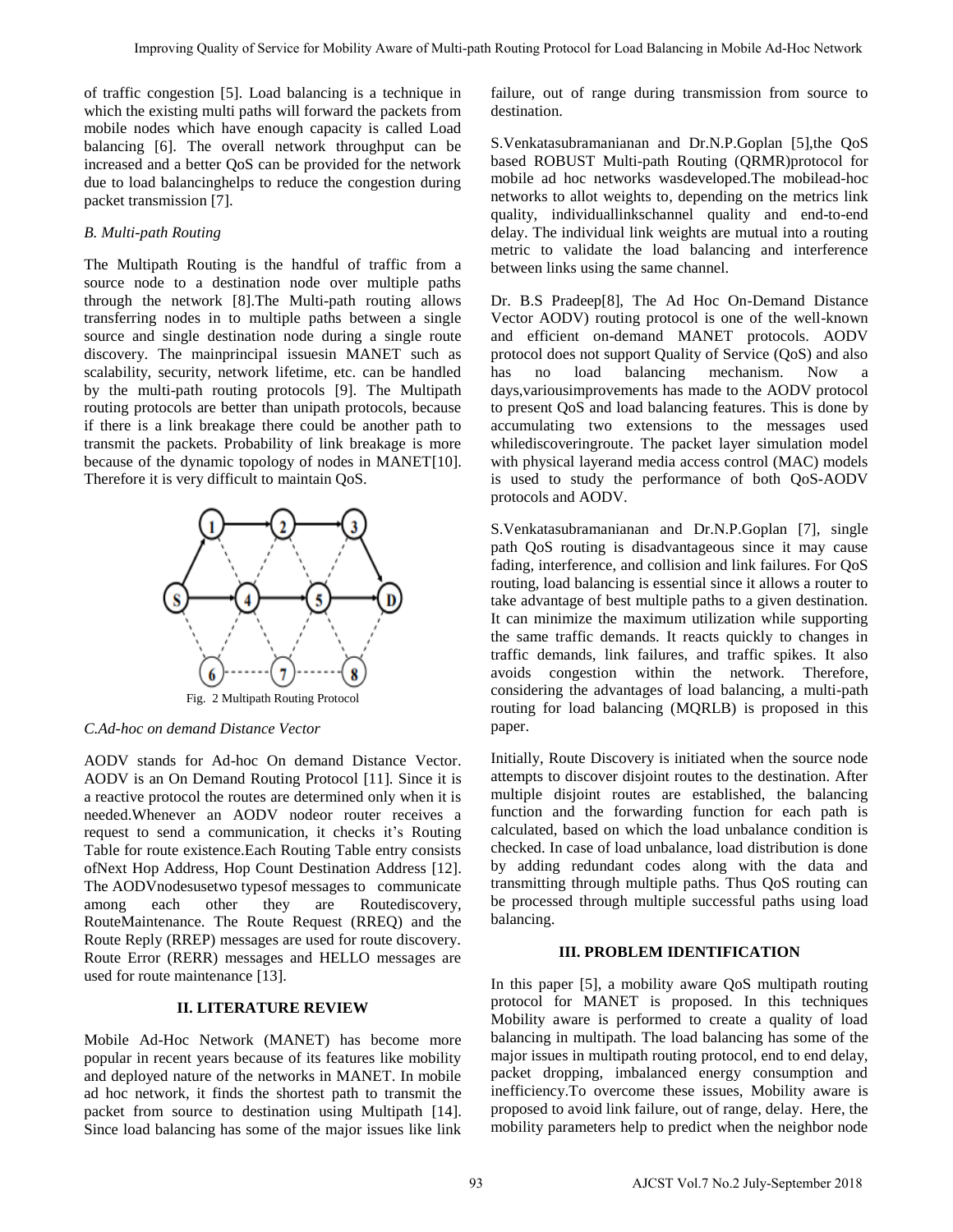# **IV. PERFORMANCE METRICS**

- 1. *Average Packet Delivery Ratio:* It is the number of packets received successfully and the total number of packets transmitted.
- 2. *Average end-to-end delay:* The average end-to-enddelay is averaged over all enduring data packets from the sources to the destinations.
- 3. *Control overhead:* The control overhead is well demarcated as the total number of routing control packets normalized by the total number of received data packets.
- 4. *Throughput:* It is the number of packets successfully received by the receiver.

### **V.RESULT AND DISCUSSION**

### *A. Simulation Configuration*

| V. Manju and R. Vadivel                                                                                                                                                                                                                                                                                                                                                                                                                                                                                                                                                                  |                                                                                                                                                                       |               |  |    |
|------------------------------------------------------------------------------------------------------------------------------------------------------------------------------------------------------------------------------------------------------------------------------------------------------------------------------------------------------------------------------------------------------------------------------------------------------------------------------------------------------------------------------------------------------------------------------------------|-----------------------------------------------------------------------------------------------------------------------------------------------------------------------|---------------|--|----|
|                                                                                                                                                                                                                                                                                                                                                                                                                                                                                                                                                                                          | s out of range during packet transmission and avoids the<br>acket loss during transmission. Therefore it providesQos<br>load balancing in multipath routing protocol. |               |  |    |
| <b>IV. PERFORMANCE METRICS</b>                                                                                                                                                                                                                                                                                                                                                                                                                                                                                                                                                           |                                                                                                                                                                       |               |  |    |
| Average Packet Delivery Ratio: It is the number of<br>$\ddot{\phantom{a}}$<br>packets received successfully and the total number of<br>packets transmitted.<br>ļ.<br>Average end-to-end delay: The average end-to-end-<br>delay is averaged over all enduring data packets from<br>the sources to the destinations.<br>Í.<br>Control overhead: The control overhead is well<br>demarcated as the total number of routing control<br>packets normalized by the total number of received data<br>packets.<br>$\ddot{\cdot}$<br><i>Throughput:</i> It is the number of packets successfully |                                                                                                                                                                       |               |  |    |
| received by the receiver.                                                                                                                                                                                                                                                                                                                                                                                                                                                                                                                                                                |                                                                                                                                                                       |               |  |    |
| <b>V.RESULT AND DISCUSSION</b>                                                                                                                                                                                                                                                                                                                                                                                                                                                                                                                                                           |                                                                                                                                                                       |               |  |    |
| n order to evaluate the performance of the proposed<br>nechanism, Network Simulator 2 (ns-2) is used.                                                                                                                                                                                                                                                                                                                                                                                                                                                                                    |                                                                                                                                                                       |               |  |    |
|                                                                                                                                                                                                                                                                                                                                                                                                                                                                                                                                                                                          | . Simulation Configuration                                                                                                                                            |               |  |    |
| The Simulation is carried out using the Network simulator 2<br>NS-2) as shown in the Table 1 below.                                                                                                                                                                                                                                                                                                                                                                                                                                                                                      |                                                                                                                                                                       |               |  |    |
| TABLE I SIMULATION PARAMETERS                                                                                                                                                                                                                                                                                                                                                                                                                                                                                                                                                            |                                                                                                                                                                       |               |  |    |
|                                                                                                                                                                                                                                                                                                                                                                                                                                                                                                                                                                                          | Platform                                                                                                                                                              | Ubuntu        |  |    |
|                                                                                                                                                                                                                                                                                                                                                                                                                                                                                                                                                                                          | Ns Version                                                                                                                                                            | Ns 2.34       |  |    |
|                                                                                                                                                                                                                                                                                                                                                                                                                                                                                                                                                                                          | No. of Nodes                                                                                                                                                          | 50            |  |    |
|                                                                                                                                                                                                                                                                                                                                                                                                                                                                                                                                                                                          | Area                                                                                                                                                                  | 1000*1000m    |  |    |
|                                                                                                                                                                                                                                                                                                                                                                                                                                                                                                                                                                                          | MAC                                                                                                                                                                   | 802.11        |  |    |
|                                                                                                                                                                                                                                                                                                                                                                                                                                                                                                                                                                                          | Range                                                                                                                                                                 | 250m          |  |    |
|                                                                                                                                                                                                                                                                                                                                                                                                                                                                                                                                                                                          | Simulation time                                                                                                                                                       | 100sec        |  |    |
|                                                                                                                                                                                                                                                                                                                                                                                                                                                                                                                                                                                          | Traffic source                                                                                                                                                        | <b>CBR</b>    |  |    |
|                                                                                                                                                                                                                                                                                                                                                                                                                                                                                                                                                                                          | Rate                                                                                                                                                                  | Kbps          |  |    |
|                                                                                                                                                                                                                                                                                                                                                                                                                                                                                                                                                                                          | Packet size                                                                                                                                                           | 512 bytes     |  |    |
|                                                                                                                                                                                                                                                                                                                                                                                                                                                                                                                                                                                          | Protocol                                                                                                                                                              | <b>AODV</b>   |  |    |
|                                                                                                                                                                                                                                                                                                                                                                                                                                                                                                                                                                                          | Speed                                                                                                                                                                 | 5 to 20       |  |    |
|                                                                                                                                                                                                                                                                                                                                                                                                                                                                                                                                                                                          | Pause time                                                                                                                                                            | 5, 10, 15, 20 |  |    |
| n Table I, These parameters are used to provide a Network<br>erformance using Ns2 Simulator .i.e. No. of Nodes use to<br>ransmit a packet and area size of the network simulator.<br>Here, The AODV protocol used for multipath transmission.                                                                                                                                                                                                                                                                                                                                            |                                                                                                                                                                       |               |  |    |
| <b>B.</b> Based on PauseTime                                                                                                                                                                                                                                                                                                                                                                                                                                                                                                                                                             |                                                                                                                                                                       |               |  |    |
| n Firstexperiment, measures the performance of the<br>protocol by varying the no. of nodes as 15, 25 and 50.                                                                                                                                                                                                                                                                                                                                                                                                                                                                             |                                                                                                                                                                       |               |  |    |
| n Fig. 3, shows the pause time of Average Throughput are<br>righ when compared with the existing MQRLB. The                                                                                                                                                                                                                                                                                                                                                                                                                                                                              |                                                                                                                                                                       |               |  |    |
| AJCST Vol.7 No.2 July-September 2018                                                                                                                                                                                                                                                                                                                                                                                                                                                                                                                                                     |                                                                                                                                                                       |               |  | 94 |

#### TABLE I SIMULATION PARAMETERS

# *B. Based on PauseTime*

throughput is higher than MQRLB. This helps to avoid dropping the packets while transmission.



In Fig. 4, shows the pause time of Packet Delivery Ratio are higher when compared with the existing MQRLB. MMQRLB has received 62% more packets when compared to MQRLB.



Fig. 5 shows the pause time of Average Delay of MMQRLB is less when compared with the existing MQRLB Average delay. The delay of a network specifies how long does it takes for a bit of data to travel across the network from one node to another. Moreover, it consumes lesser along the routes. Ref Fig.5

In Fig. 6, the pause time of Control Overhead is less when compared with MMQRLB. Here, the performance of the protocols by varying the no. of nodes as 15, 25 and 50. Ref Fig.6.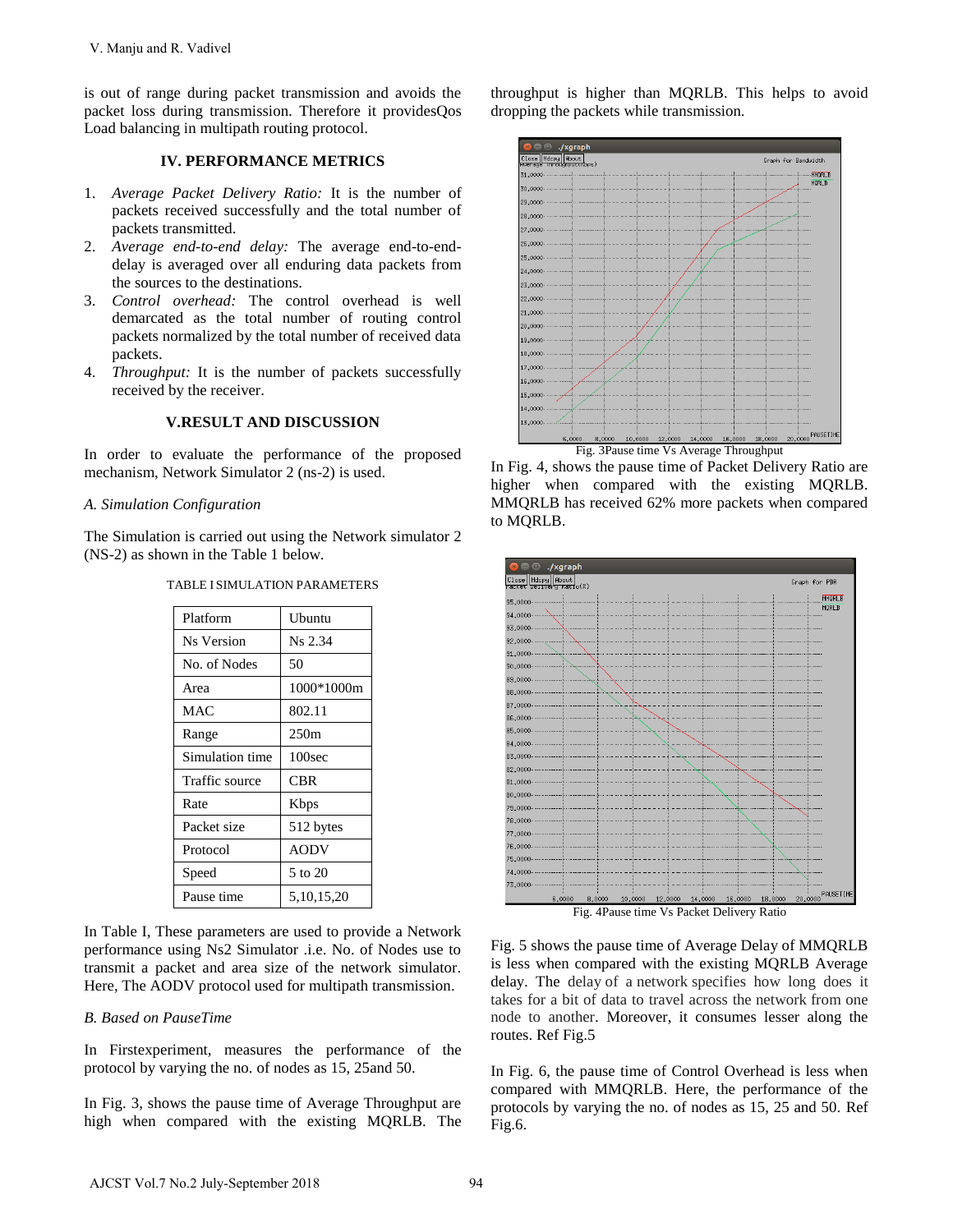



### *C. Based on Speed*

In Second experiment, analyzing the metrics by varying the speed as 5, 10, 15, and 20m/s. The below x graph is given based on speed.



The received Average Throughput for the proposed is higher than the existing MQRLB.



The received Average Throughput for the proposed is higher than the existing MQRLB.



The received Packet Delivery Ratio for the proposed is higher than the existing MQRLB.



The received for Average delays the proposed is less than the existing MQRLB.The received Control Overhead for the proposed is less than the existing MQRLB.